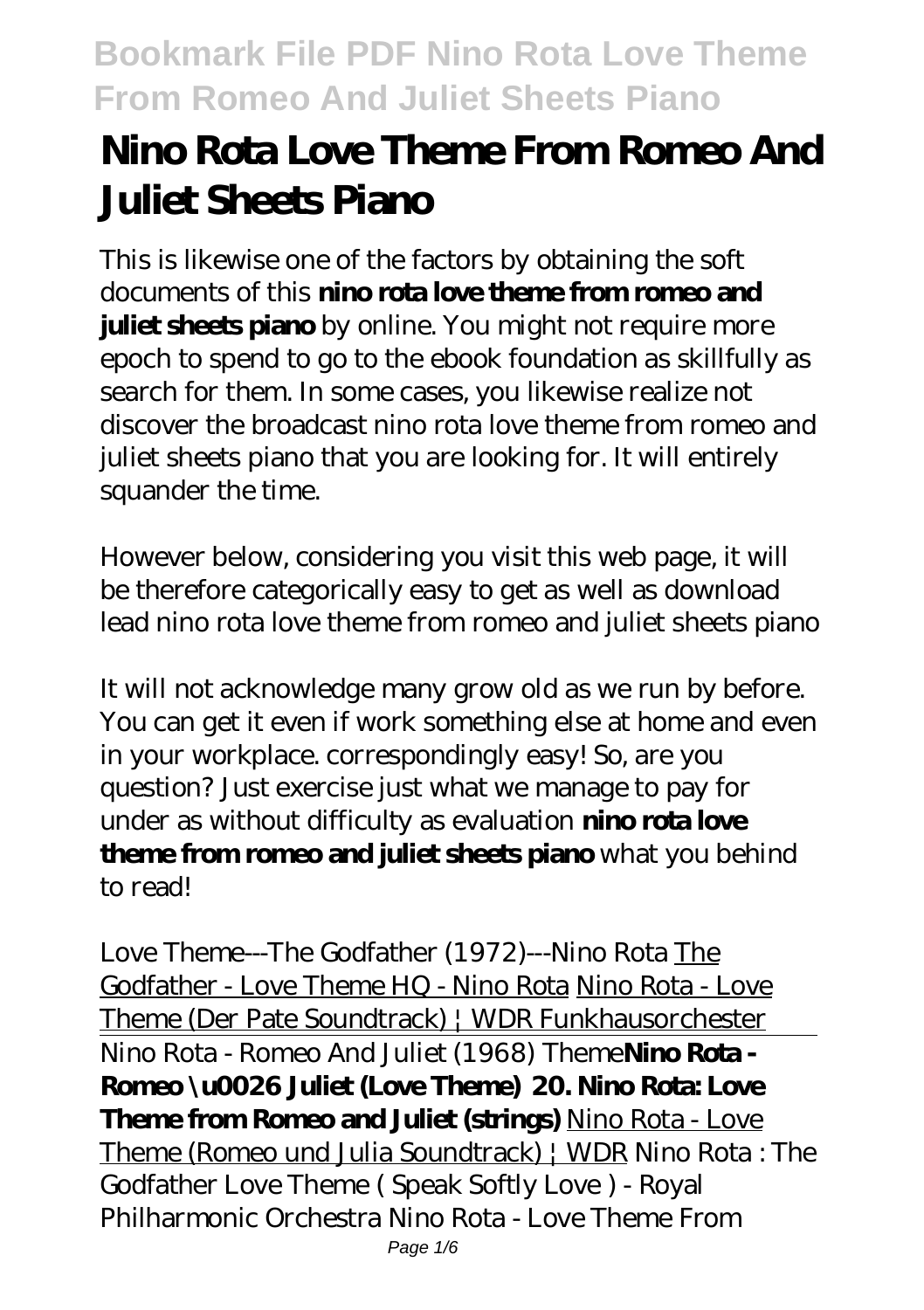Romeo \u0026 Juliet/Epilogue (Romeo and Juliet) *Romeo and Juliet*

Nino Rota - Love Theme from The Godfater; JSO Tulln, Esther Abrami, Hans-Peter Manser**Love Theme** Nino Rota - Romeo And Juliet (1968) Theme - Piano Tutorial

Then and Now: Leonard Whiting and Olivia Hussey (1967) **What Is A Youth - Romeo and Juliet 1968** THE GODFATHER Theme | CELLO COVER **Schindler's list - John Williams - NL orchestra** The Godfather theme [10 hours] *Nino Rota "A Time For Us"《Romeo and Juliet* **The** 

**Godfather in 10 stijlen.** *The Godfather Waltz - Piano Tutorial (The Godfather Main Title)* Romeo And Juliet (A Time For Us) - Nino Rota, Piano PDF Godfather Sicilian Song The Godfather • Main Theme • Nino Rota **FMF 2015 suite: Nino Rota - Romeo and Juliet** The Best Nino Rota Movie Theme Songs (The Godfather, Roma, La Dolce Vita...) Love Theme (from Romeo and Juliet) - Nino Rota \"The Godfather\" Theme by Nino Rota (Piano Cover) ft. Igor Kratovic Nino Rota - Love Theme from The Godfather (Piano Cover) *The Godfather (El Padrino) -*  $\frac{1}{2}$  *"Love Theme*, ") de *Nino Rota* Nino Rota Love Theme From The Godfather - Love Theme HQ - Nino Rota.

The Godfather - Love Theme HQ - Nino Rota - YouTube Provided to YouTube by Universal Music GroupLove Theme From "The Godfather" · Nino Rota · Carlo SavinaThe Godfather 1972 Geffen RecordsReleased on: 1991-01-

Love Theme From "The Godfather" - YouTube Love Theme from Romeo and Juliet, composed by Nino Rota for Franco Zeffirelli's film in 1968. The song based on this theme is called "What Is A Youth" in the album. Live video: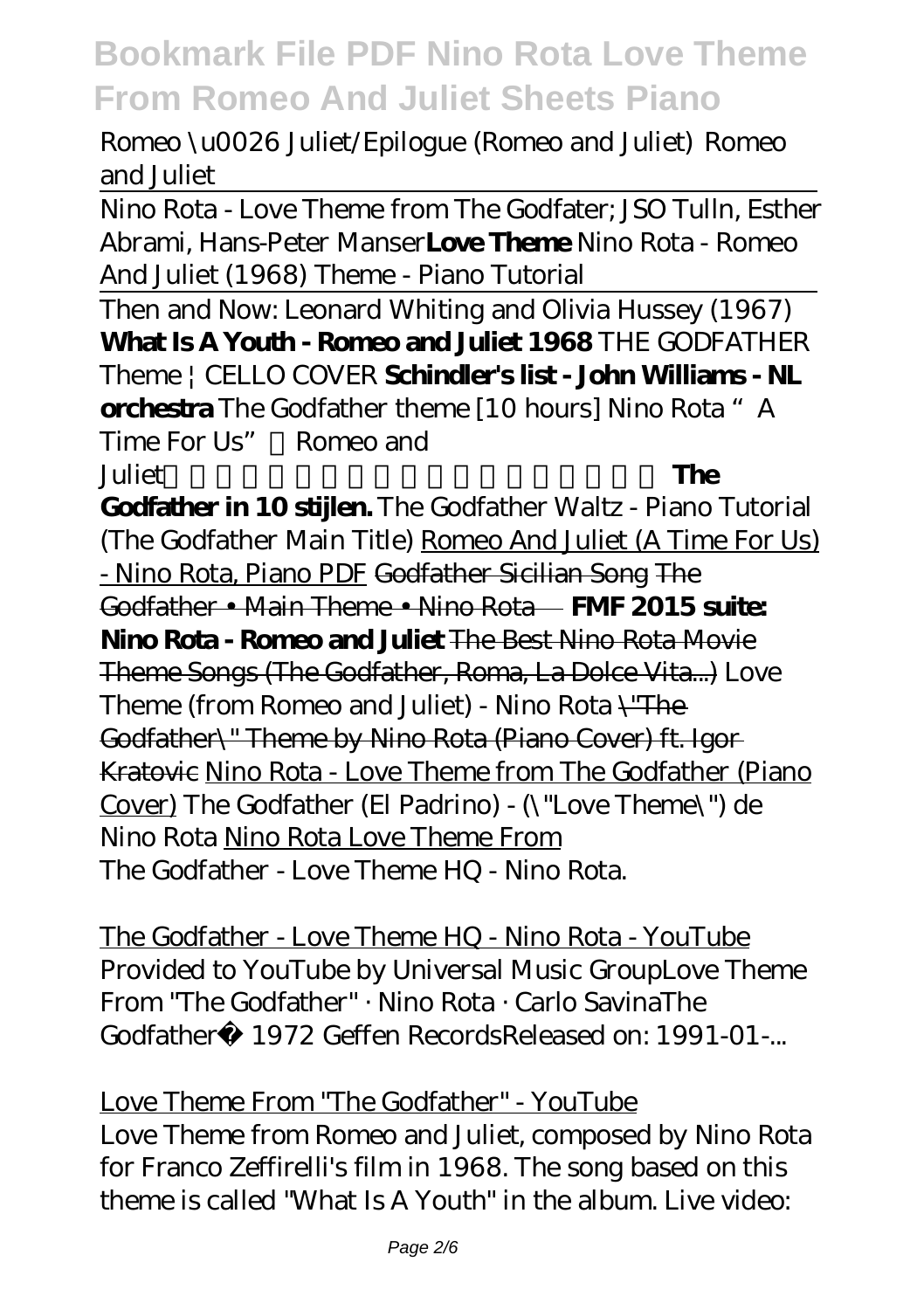youtu.be/4b4oFp7yYbM This has been covered so many times, as an instrumental by Henry Mancini in 1969, and as a song called "A Time For Us" by numerous artists.

### Nino Rota - Love Theme from Romeo and Juliet (A Time For ...

Performed by Columbus Orchestra & Choir

Nino Rota - Romeo & Juliet (Love Theme) - YouTube The Godfather is a 1972 American gangster-drama film based on the novel of the same name by Mario Puzo and directed by Francis Ford Coppola from a screenplay...

Love Theme---The Godfather (1972)---Nino Rota - YouTube Giovanni Rota Rinaldi (3 December 1911 – 10 April 1979), better known as Nino Rota, was an Italian composer, pianist, conductor and academic who is best known for his film scores, notably for the films of Federico Fellini and Luchino Visconti.He also composed the music for two of Franco Zeffirelli's Shakespeare films, and for the first two films of Francis Ford Coppola's Godfather trilogy ...

Love Theme From The Godfather — Nino Rota | Last.fm "Love Theme from Romeo and Juliet", also known as "A Time for Us", is an instrumental arranged by Henry Mancini (from Nino Rota's music written for Franco Zeffirelli's film of Romeo and Juliet, starring Leonard Whiting and Olivia Hussey). It was a number-one pop hit in the United States during the year 1969.

Love Theme from Romeo and Juliet - Wikipedia One of the most classic and memorable romantic themes of any film, Franco Zefferelli's Romeo and Juliet score, composed by Nino Rota, reflects the tragic pas...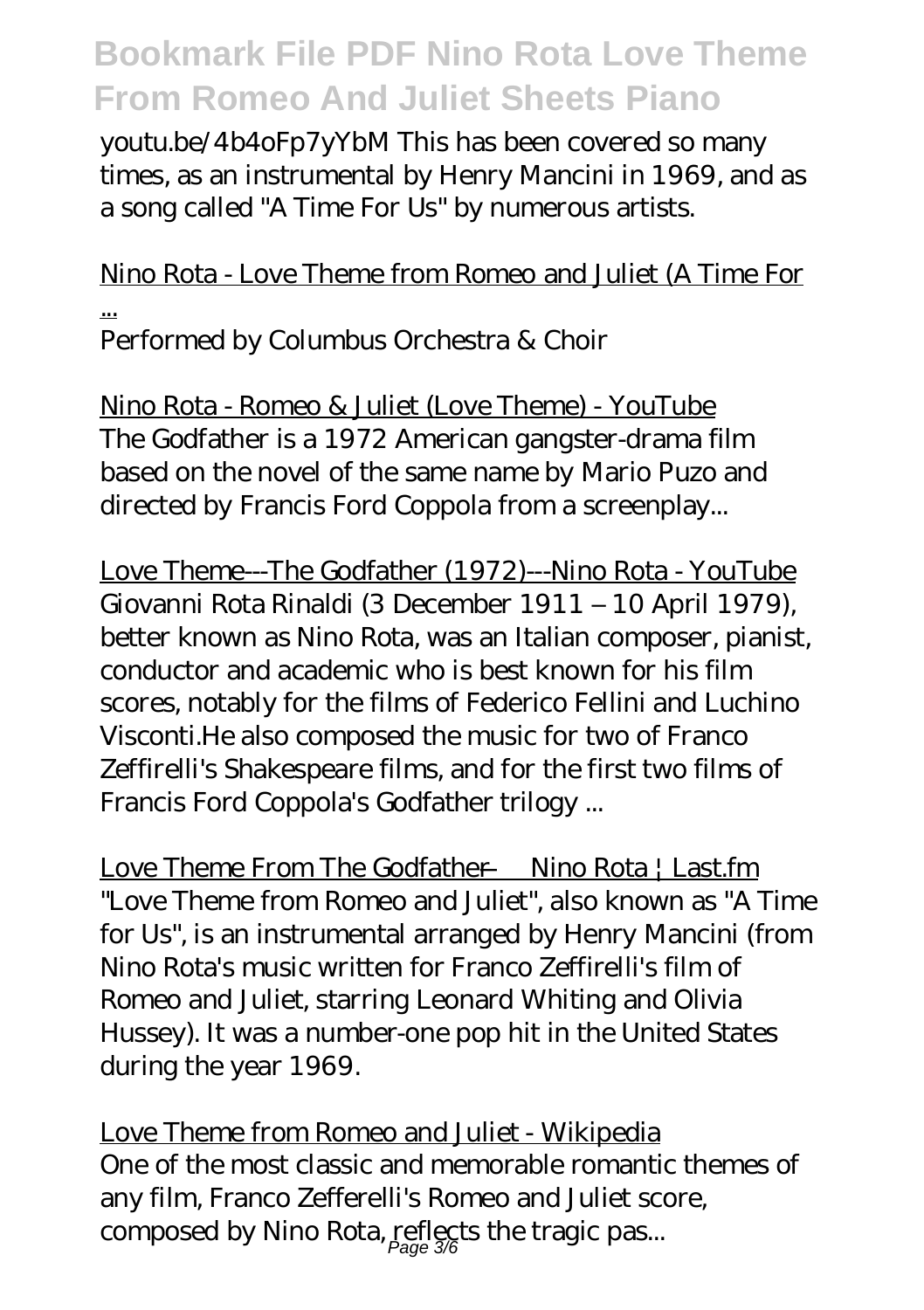Nino Rota - Romeo And Juliet (1968) Theme - YouTube "Speak Softly, Love" is a popular song published in 1972, with music by Nino Rota and lyrics by Larry Kusik. The song was first introduced as an instrumental theme in the 1972 film The Godfather that was simply known as "Love Theme from The Godfather". The highest-charting rendition of either version was by vocalist Andy Williams, who took "Speak Softly Love" to number 34 on Billboard magazine's Hot 100 and number seven on its Easy Listening chart.

#### Speak Softly, Love - Wikipedia

Nino Rota reflecting on the unhappiness of others: "When I'm creating at the piano, I tend to feel happy; but - the eternal dilemma - how can we be happy amid the unhappiness of others? I'd do everything I could to give everyone a moment of happiness.

#### Nino Rota - Wikipedia

Nino Rota: Romeo and Juliet (includes Love Theme) One of Nino Rota's most memorable tunes has, it turns out, been remembered by many other artists over the years as well. There's a timeless innocence to Nino Rota's theme for Franco Zeffirelli's lavish interpretation of the Shakespeare play.

#### Nino Rota: Romeo and Juliet (includes Love Theme) - Classic FM

Nino Rota: Love Theme From "The Godfather" / The Godfather Waltz (Main Title) (7", Single) Paramount Records: 1 C 006-93 380: Germany: 1972: Sell This Version

Nino Rota - Love Theme From "The Godfather" | Discogs Nino Rota - Love Theme From "The Godfather" (1972, Vinyl) | Discogs.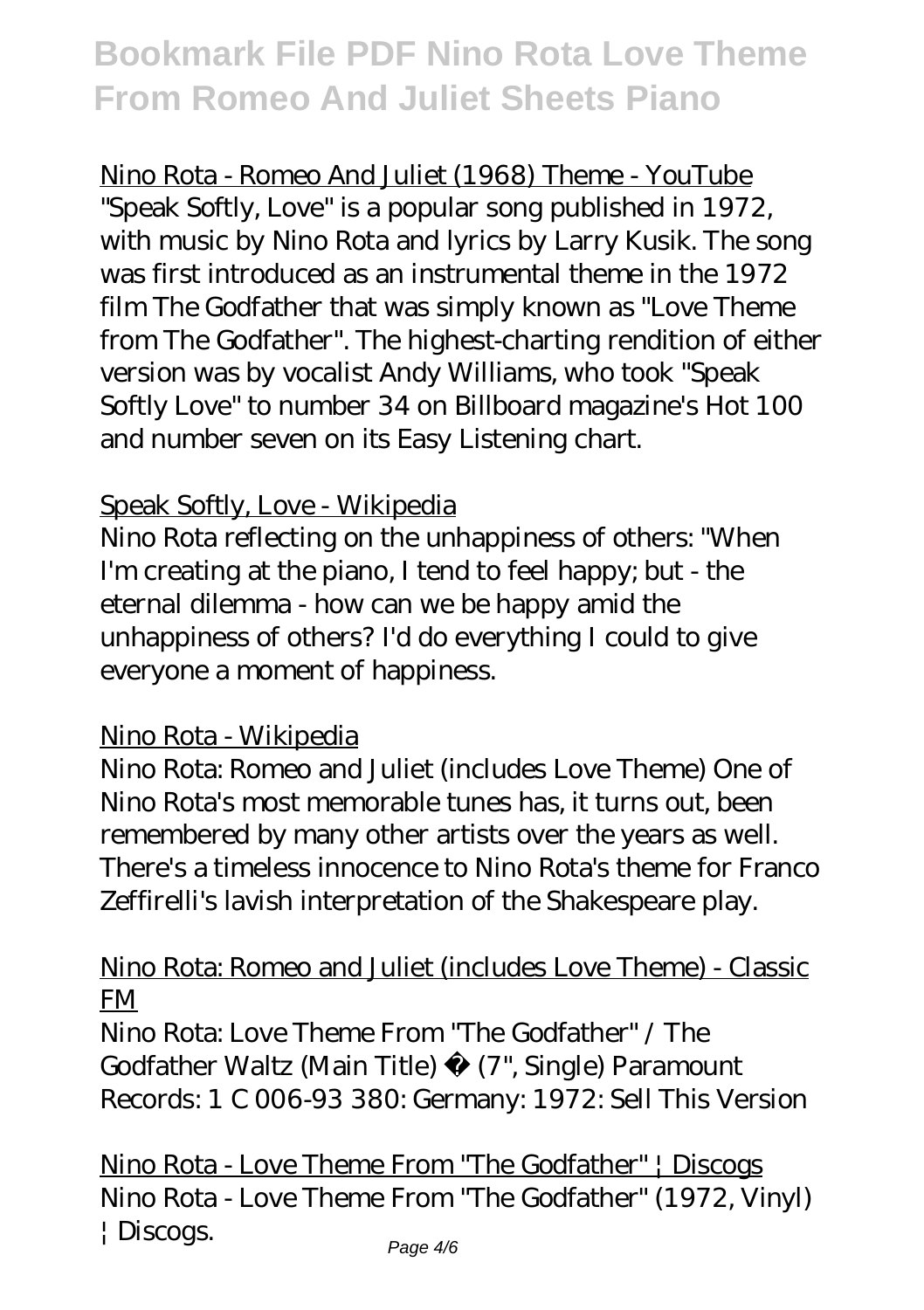# Nino Rota - Love Theme From "The Godfather" (1972, Vinyl

...

Love Theme from The Godfather written by Nino Rota 1972 Ixil-Ixil Itzeginzazu, Maitea written by Luis Iriondo Echániz Basque 1972 Govori tiše written by Miro Ungar, Alfi Kabiljo Croatian 1972 Poslednja ljubav written by Olivera Borisavljevi Croatian 1974

#### Song: Love Theme from The Godfather written by Nino Rota ...

Soundtrack · 1972. Editors' Notes Nino Rota's music was a key element in the Godfather films, capturing the essence of the Corleones: stately, old-world Italian on the surface, with hints of danger lurking beneath. Much of the soundtrack revolves around two themes: The slightly ominous "The Godfather Waltz" and the more elegant "Love Theme from 'The Godfather,'" which returns on mandolin during the finale.

### The Godfather (Soundtrack from the Motion Picture) by Nino ...

Download Nino Rota Love Theme from The Godfather sheet music notes, chords. Film and TV composition arrangement for Easy Piano. Sheet music includes 2 page(s). SKU: 105685. Check if transposable.

Nino Rota "Love Theme from The Godfather" Sheet Music ... Nino Rota's music was a key element in the Godfather films, capturing the essence of the Corleones: stately, old-world Italian on the surface, with hints of danger lurking beneath. Much of the soundtrack revolves around two themes: The slightly ominous "The Godfather Waltz" and the more elegant "Love Theme from ' The Godfather,' " which returns on